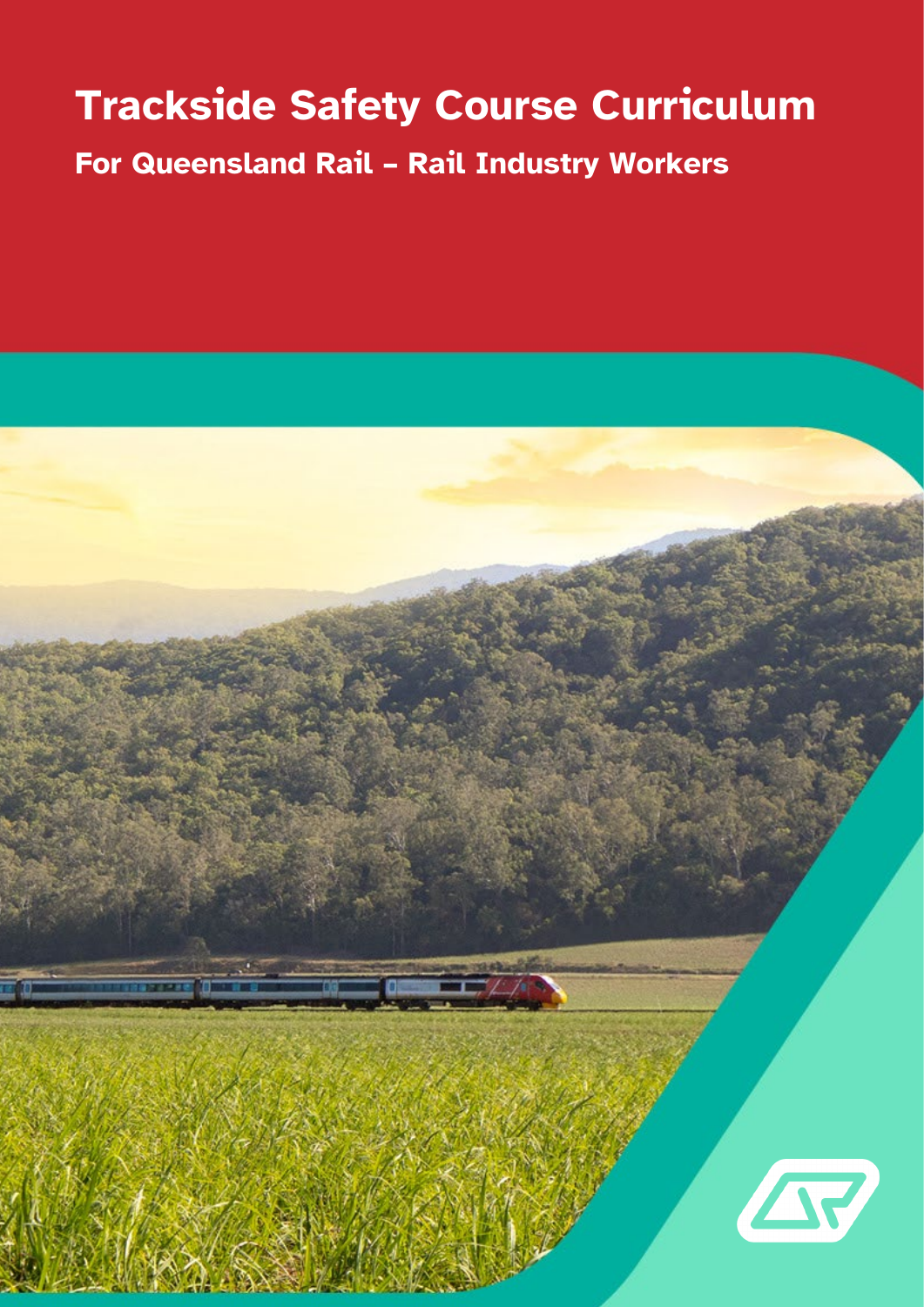

## **Version Control Sheet**

| <b>Version</b> | <b>Date of Review</b> | <b>Description</b>                                         |
|----------------|-----------------------|------------------------------------------------------------|
| V1.0           | 11/11/2013            | Draft for comment                                          |
| V1.1           | 25/03/2014            | Draft for comment                                          |
| V1.2           | 13/03/2015            | Final                                                      |
| V1.3           | 30/10/2017            | Update to Unit of Competence versions                      |
| V2.0           | 25/10/2018            | Update of content for courses                              |
| V3.0           | 23/07/2021            | Update of courses for alignment to 2021 QNRP changes       |
| V3.1           | 10/08/2021            | Removed TLIFNNN8 from 3.3 Communications                   |
|                |                       | Removed TLIL3083 from Manage Multiple Worksites and        |
|                |                       | replaced with TLIL4069                                     |
| V3.2           | 08/10/2021            | <b>Updated Panel Categories</b>                            |
|                |                       | Updated online training delivery for Rail Safety Awareness |
|                |                       | to being delivered via the Rail Industry Worker System     |

Written and developed by Queensland Rail People Capability and Analytics © Queensland Rail Limited 2021 Copyright protects this publication. Except for purposes permitted by the Copyright Act, reproduction by whatever means is prohibited without the prior written permission of Queensland Rail Limited. Enquiries should be addressed to:

[railsafetyworker@qr.com.au](mailto:railsafetyworker@qr.com.au)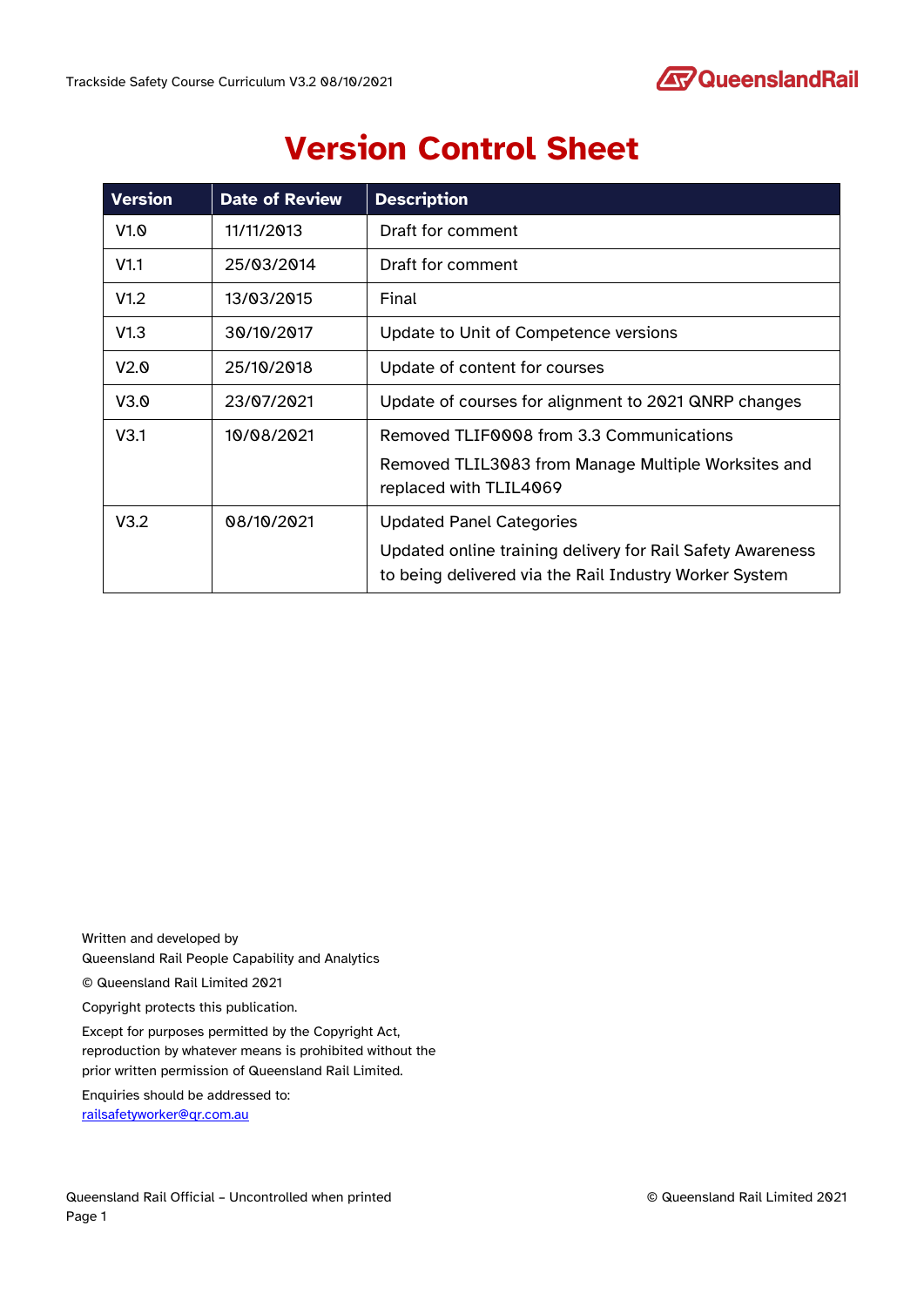

### **Table of Contents**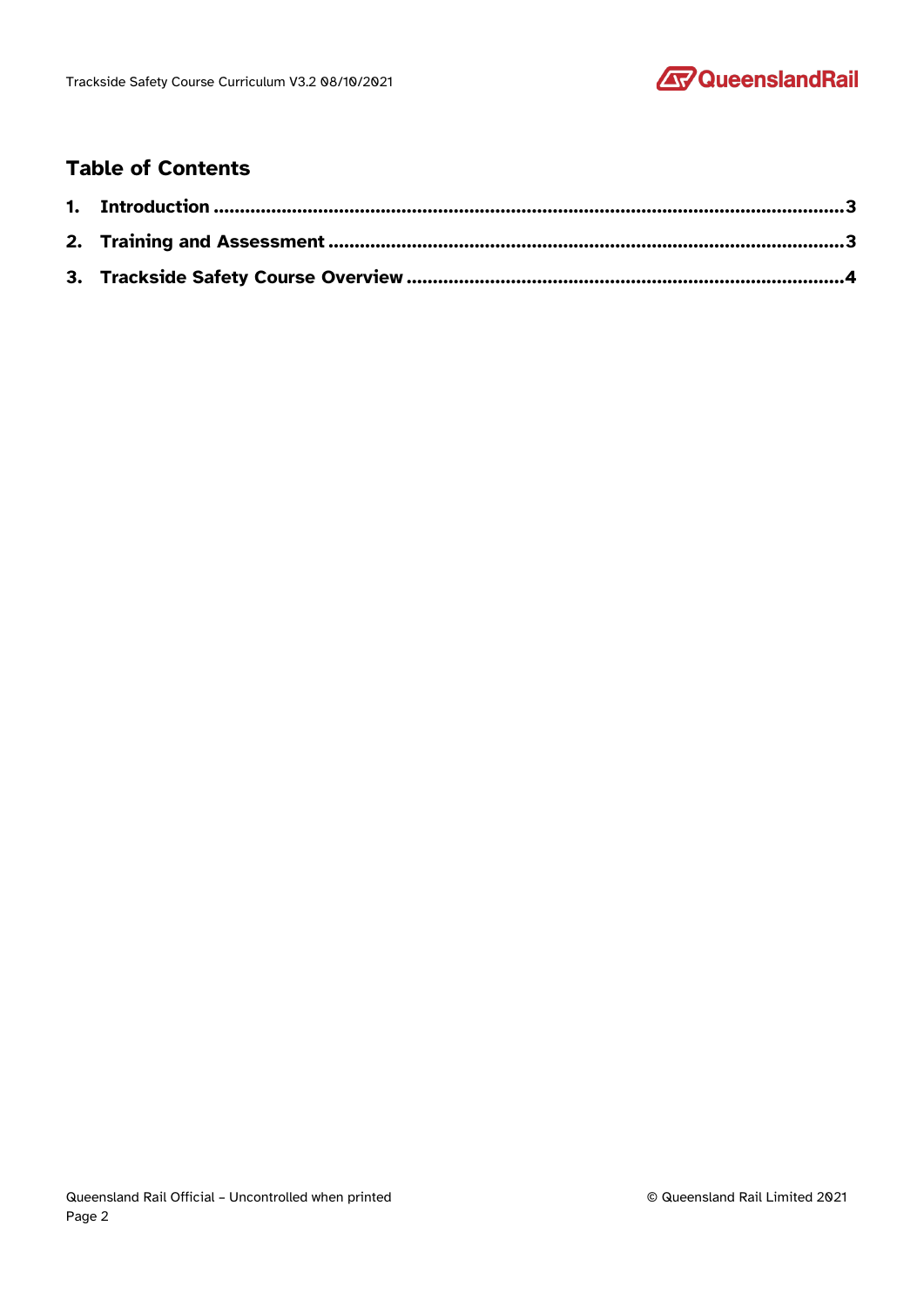

## <span id="page-3-0"></span>**1. Introduction**

This document has been developed to provide Queensland Rail's employees and contractors with an overview of the enterprise course curriculum for Trackside Safety courses, which includes:

- Target audience
- Learning outcomes
- Course qualifications
- Duration
- Queensland Rail's licensed provider

On successful completion of the courses/qualifications listed in this document, contractors can register with the Rail Industry Worker Program via the Rail Industry Worker system for the various trackside safety roles identified within the Rail Industry Worker (RIW) Trackside Safety Matrix. Queensland Rail will have training histories updated by the relevant learning administrator.

For contractors, attendance and successful completion of the listed courses does not guarantee the learner a Queensland Rail - Rail Industry Worker (RIW) role. Learners must be part of a company contracted to Queensland Rail to provide the work defined in the various Competency Matrices.

## <span id="page-3-1"></span>**2. Training and Assessment**

### **2.1 Enterprise alignment**

All trackside safety training associated with roles specific to Queensland Rail are aligned to the enterprise requirements of the organisation. These requirements are specific to Queensland Rail's safeworking systems and procedures.

For contractors, Queensland Rail has licensing arrangements in place with Registered Training Organisations (RTOs) to deliver on these specific enterprise requirements.

#### **2.2 National alignment**

While all trackside safety training associated with roles specific to Queensland Rail are aligned to the enterprise requirements of the organisation, most of the courses contained within this curriculum document also align to national units of competence.

Queensland Rail and its licenced RTOs do recognise units of competence delivered by other RTOs, however contractors and employees are also required to complete all identified training as it is aligned to the specific enterprise requirements of Queensland Rail, unless Recognition of Enterprise Requirements (RER) Process can be demonstrated to the organisation's evidence criteria.

#### **2.3 Assessment outcome**

Contractor participants of the trackside safety courses will be issued, on successful completion, a "Statement of Attainment" listing the units of competence achieved. Additionally, a "Certificate of Attendance" for Queensland Rail specific trackside safety courses will be issued by the licensed RTO.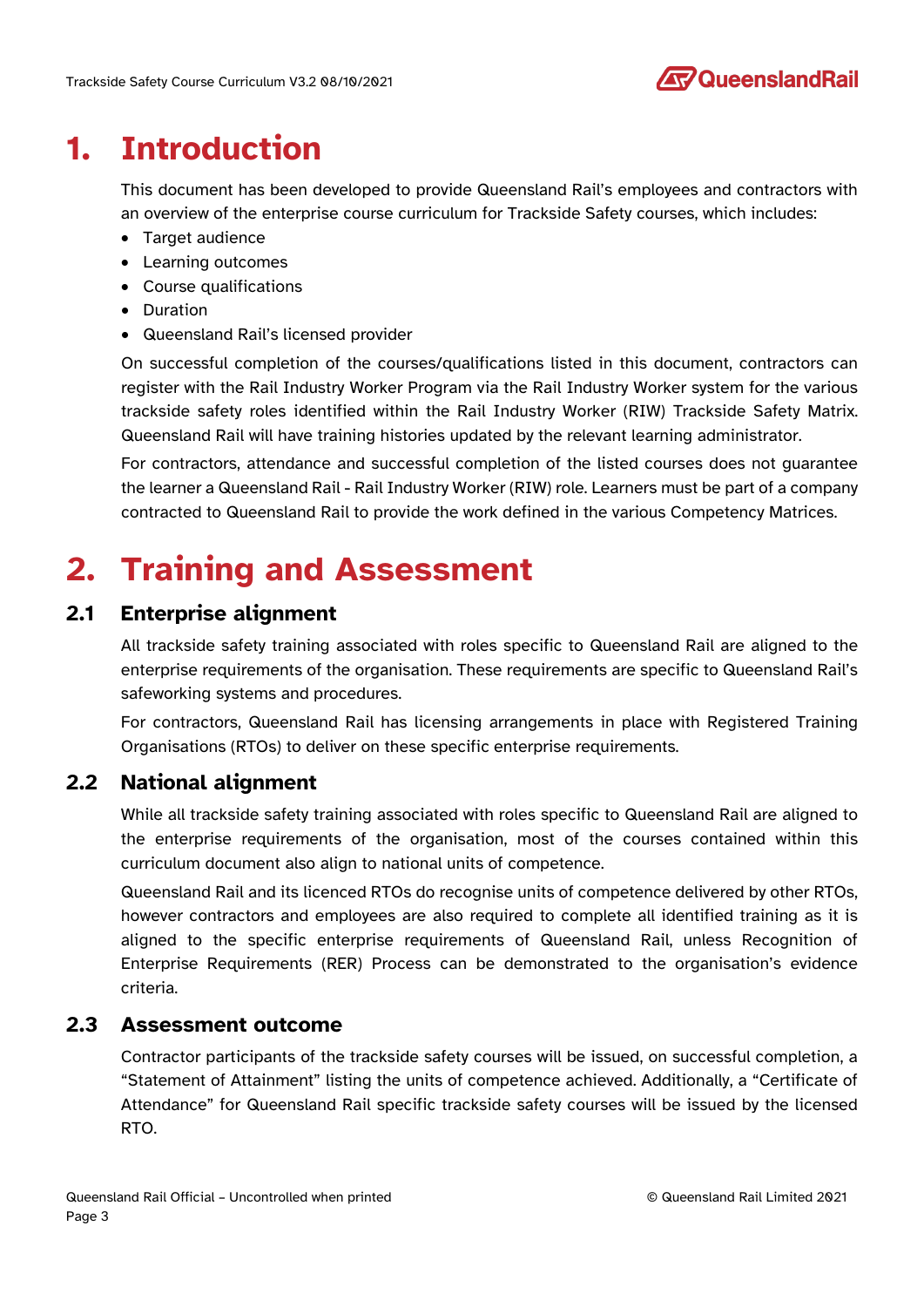Both of these documents, along with a copy of the Psychometric Test certificate (where applicable) must be registered with the RIW system to allow a contractor to apply for a Queensland Rail RIW role.

#### **2.4 Licensed Training Providers**

Queensland Rail currently has in place a licensing arrangement with the following RTOs, to deliver its trackside safety enterprise specific courses: <https://www.queenslandrail.com.au/forbusiness/contractors/Railworkers>

## <span id="page-4-0"></span>**3. Trackside Safety Course Overview**

### **3.1 Rail Safety Awareness (Licensed Training Provider – Panel Categories A & B)**

**Target audience:** Queensland Rail employees or contractors who are required to access rail operations areas outside of the rail corridor as part of their role.

**Summary:** This course is aligned to the specific requirements of Queensland Rail's Network Rules and Procedures MD-12-189.

On successful completion of this course, learners will obtain a Queensland Rail enterprise qualification.

**Learning Outcomes:** On successful completion of this unit, learners will have the following knowledge and skills:

- Identify what the Rail Corridor is
- Identify common terms used in relation to the Rail Environment
- Identify potential hazards and risks in the Rail Environment
- Recognise and report any unsafe situations in the Rail Environment
- Identify 'safe' areas designated for workers and customers in the Rail Environment

**Duration:** 1 hour face-to-face or 30 minutes online

**Reaccreditation:** Nil

**Assessment method:** The learners will be assessed to determine their competence using group discussion and questioning techniques.

**Licensed Providers:** Visit the Queensland Rail website for a list of currently licensed training providers:

<https://www.queenslandrail.com.au/forbusiness/contractors/Railworkers>

**Prerequisites**: Nil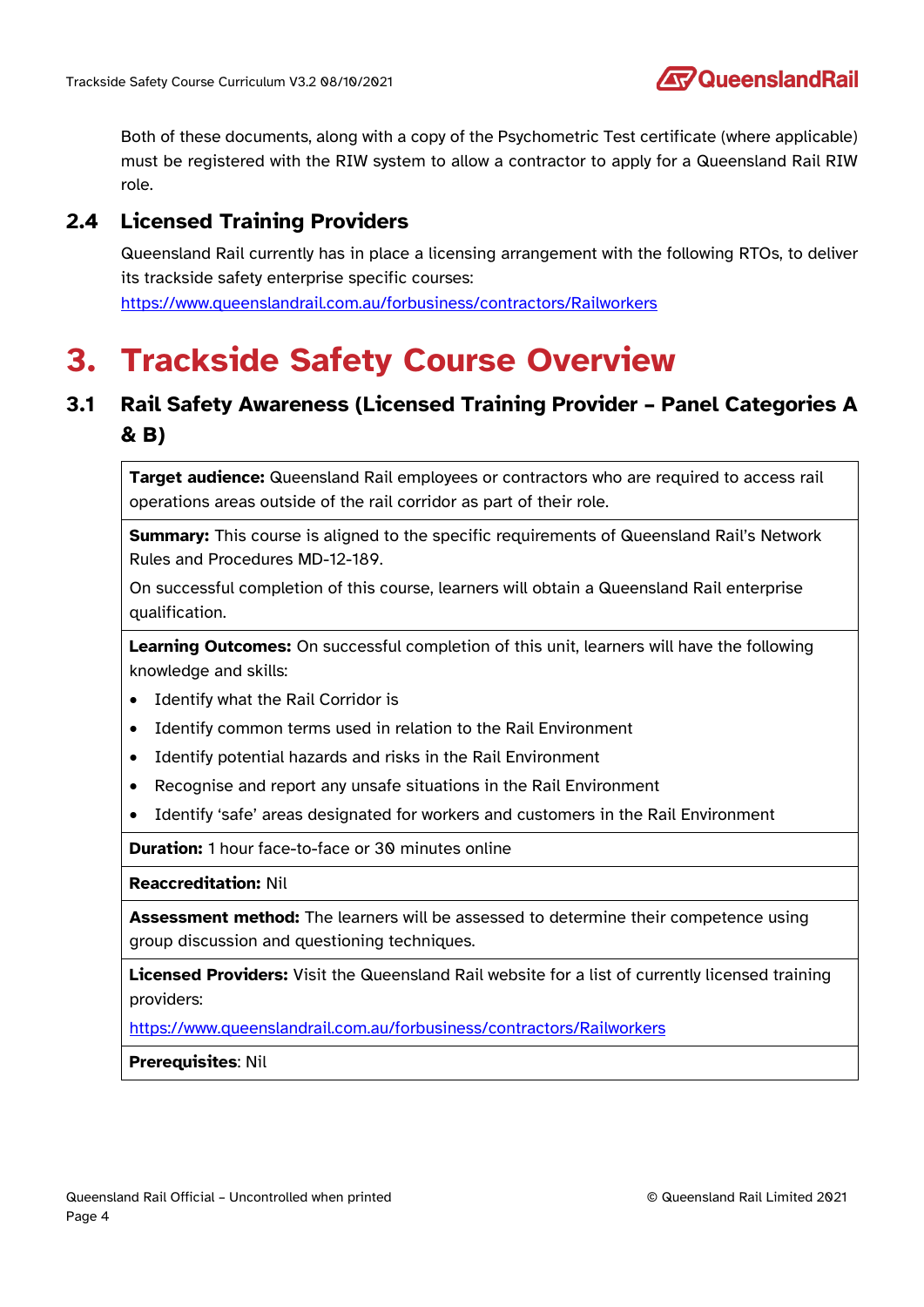

## **3.2 Safely access the rail corridor (QNRP) (Licensed Training Provider – Panel Categories A & B)**

**Target audience:** Queensland Rail employees or contractors who are required to regularly access the rail corridor as part of their role.

**Summary:** This course is aligned to the specific requirements of Queensland Rail's Network Rules and Procedures MD-12-189.

It is designed to give learners the skills and knowledge required to safely enter and navigate around the rail corridor and danger zone with the permission of the access provider, in accordance with legislative and regulatory requirements. It includes following the policies, procedures and protocols of the access provider for situational awareness and rail safety, and to operate under local track protection rules in accordance with safe working and regulatory requirements and workplace procedures, including accessing and interpreting information about track protection requirements, carrying out assigned protection and/or work activities, and responding appropriately to safety incidents and abnormal situations within the limits of personal responsibility.

On successful completion of this course learners will obtain a Queensland Rail enterprise qualification as well as the national units of competency:

• TLIF0020 Safely Access the rail corridor

**Learning Outcomes:** At the successful completion of this section participants will have the knowledge & understanding of the following as they relate to their job role:

- Demonstrate how to safely access and work in the Rail Corridor
- Identify components of the Rail Corridor
- Identify minimum sighting distances
- Identify safety hazards, risks and controls used in the Rail Corridor
- Identify and report unsafe situations within the rail environment

**Duration:** 8 hours

**Reaccreditation:** 3 years

**Assessment method:** The learners will be assessed to determine their competence using both a theory and practical assessment.

**Licensed Providers:** Visit the Queensland Rail website for a list of currently licensed training providers:

<https://www.queenslandrail.com.au/forbusiness/contractors/Railworkers>

#### **Prerequisites**:

• NHS Category 3 Health Assessment required for the role of 'Working in the Rail Corridor'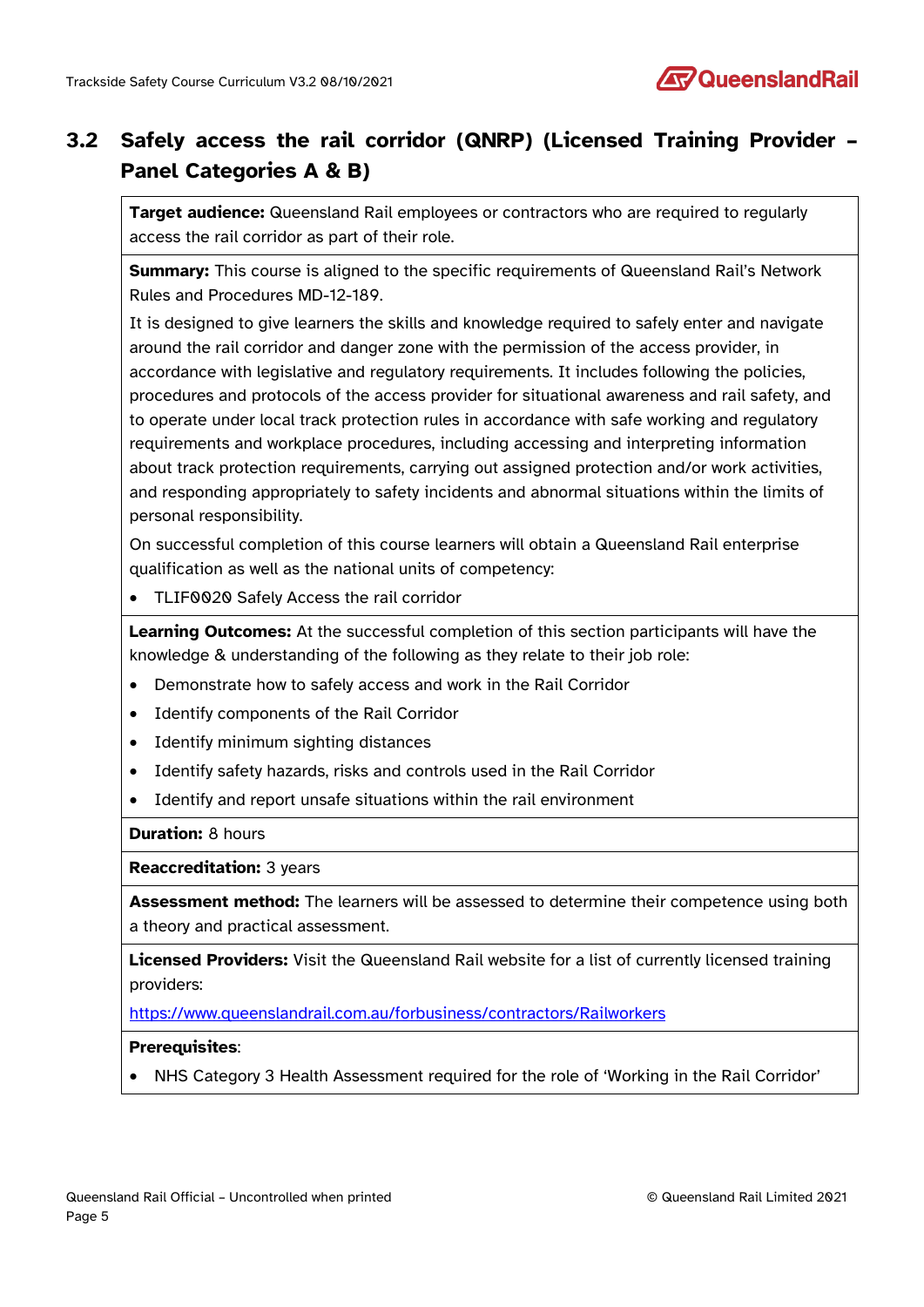

## **3.3 Communications (QNRP) (Licensed Training Provider – Panel Categories A & B)**

**Target audience:** Queensland Rail employees or contractors who are required to communicate with Network Controllers, Rail Traffic Crew and other workers within the Queensland Rail Network

**Summary:** This course is aligned to the specific requirements of Queensland Rail's Network Rules and Procedures MD-12-189.

On successful completion of this course learners will obtain a Queensland Rail enterprise qualification as well as the national units of competency:

• TLIE2007 Use communications systems

**Learning Outcomes:** At the successful completion of this course, the learner will have the knowledge and skills to perform the following as they relate to their job role within Queensland Rail:

- Apply Queensland Network Rules and Procedures
- Apply safety critical communications
- Apply effective communication techniques
- Use electronic communication systems safely
- Check and test communication equipment
- Send and receive electronic communication messages, including emergency messages
- Receive and complete written communications.

**Duration:** 7 hours

**Reaccreditation:** 3 years

**Assessment method:** The learners will be assessed to determine their competence using both a theory and practical assessment.

**Licensed Providers:** Visit the Queensland Rail website for a list of currently licensed training providers:

<https://www.queenslandrail.com.au/forbusiness/contractors/Railworkers>

**Prerequisites**: Nil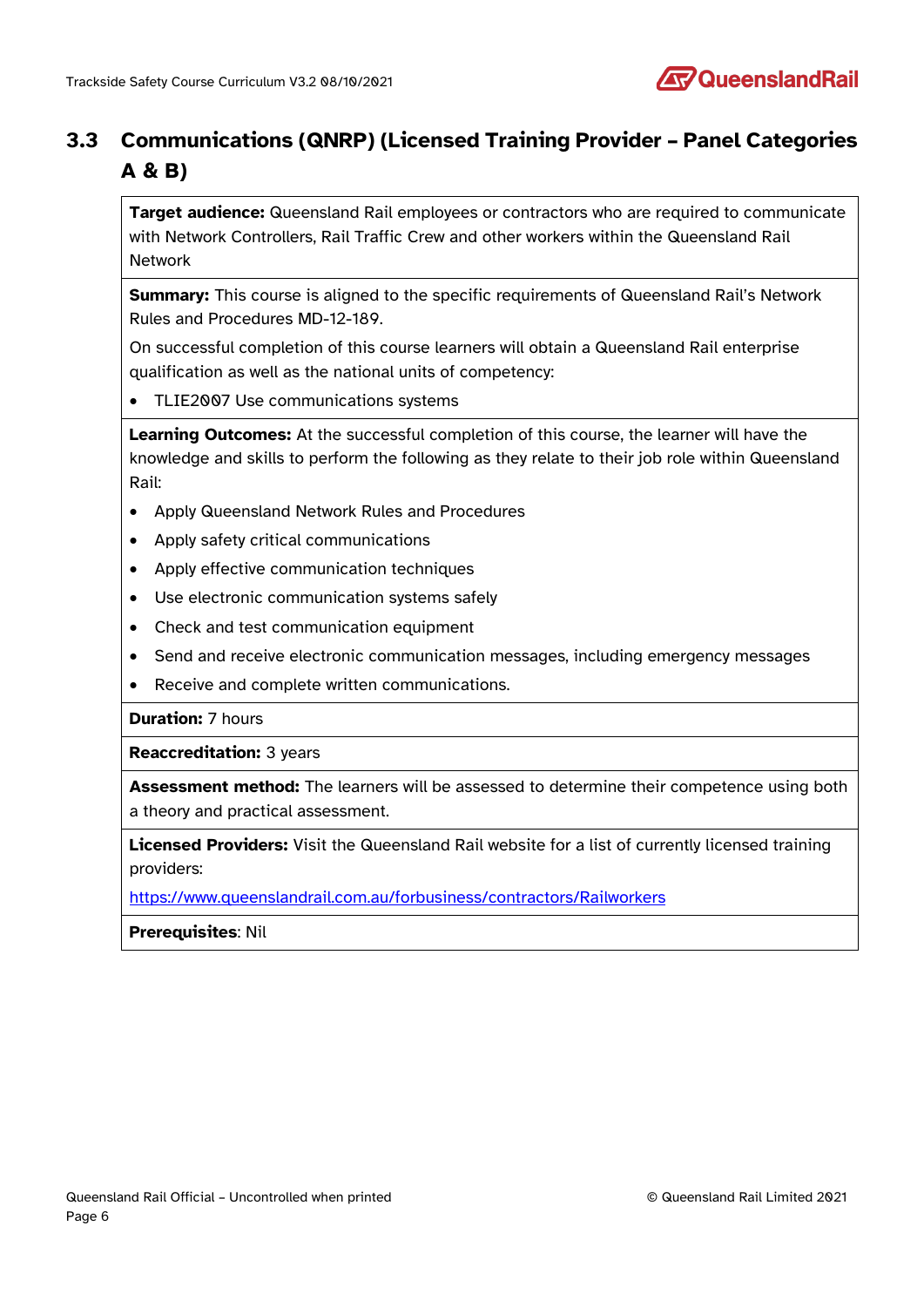

## **3.4 Lookout Working (QNRP) (Licensed Training Provider – Panel Category A)**

**Target audience:** Queensland Rail employees or contractors who are required to perform the role of a Lookout when lookout working is being used as a protection method for a worksite.

**Summary:** This course is aligned to the specific requirements of Queensland Rail's Network Rules and Procedures MD-12-189.

On successful completion of this course learners will obtain a Queensland Rail enterprise qualification as well as the national unit of competency:

• TLIF2081 Perform lookout duties

**Learning Outcomes:** At the successful completion of this section learners will have the knowledge & understanding of the following as they relate to their job role:

- Describe the roles and responsibilities of a Lookout
- Explain how Lookouts communicate with the workgroup, other Lookouts, supervisors and the Protection Officer
- Explain and communicate the minimum sighting distance through a Prestart Safety Briefing
- Explain what a Lookout can and cannot do, in different parts of the Network
- Advise workers to clear the track
- Acknowledge the rail traffic whistle
- Stop rail traffic in an emergency

**Duration:** 6 hours

**Reaccreditation:** 3 years

**Assessment method:** The learners will be assessed to determine their competence using both a theory and practical assessment.

**Licensed Providers:** Visit the Queensland Rail website for a list of currently licensed training providers:

<https://www.queenslandrail.com.au/forbusiness/contractors/Railworkers>

- NHS Category 3 Health Assessment
- Safely access the rail corridor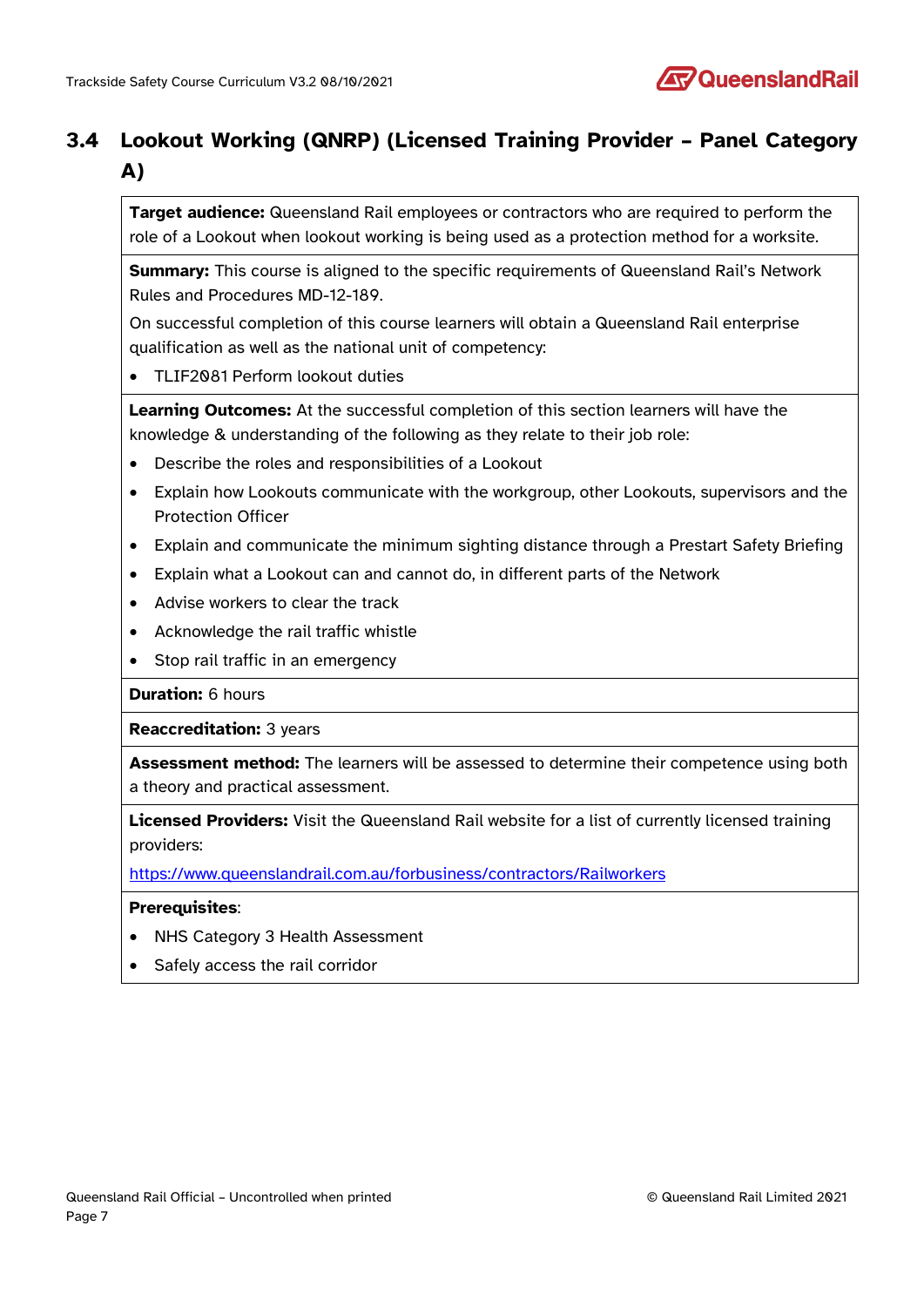

## **3.5 Railway Track Signals (QNRP) (Licensed Training Provider – Panel Category A)**

**Target audience:** Queensland Rail employees or contractors who are required to use railway track signals to warn workers of oncoming rail traffic.

**Summary:** This course is aligned to the specific requirements of Queensland Rail's Network Rules and Procedures MD-12-189.

On successful completion of this course learners will obtain a Queensland Rail enterprise qualification as well as the national unit of competency:

• TLIF2097 Use audible track warning devices

**Learning Outcomes:** At the successful completion of this section participants will have the knowledge & understanding of the following as they relate to their job role:

- Identify Railway Track Signals
- Demonstrate the appropriate actions to take when working with Rail Track Signals
- Demonstrate safety requirements when working with Railway Track Signals
- Explain the actions required if Railway Track Signals are stolen or go missing
- Explain the process for disposing Railway Track Signals

**Duration:** 8 hours

**Reaccreditation:** 3 years

**Assessment method:** The learners will be assessed to determine their competence using both a theory and practical assessment.

**Licensed Providers:** Visit the Queensland Rail website for a list of currently licensed training providers:

<https://www.queenslandrail.com.au/forbusiness/contractors/Railworkers>

#### **Prerequisites**:

• Safely Access the Rail Corridor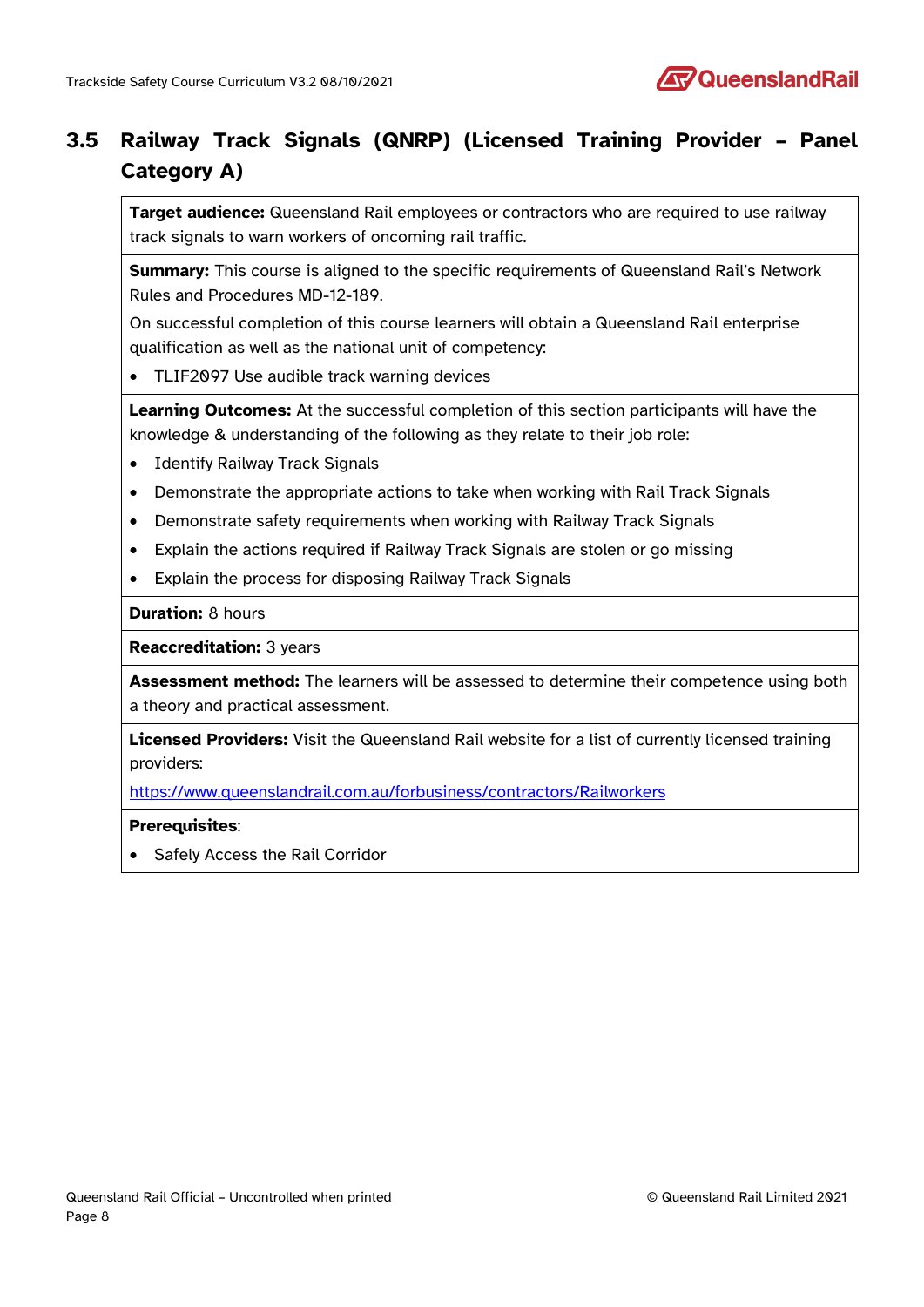

### **3.6 Handsignaller (QNRP) (Licensed Training Provider – Panel Category A)**

**Target audience:** Queensland Rail employees or contractors who are required to warn and signal rail traffic using handsignalling equipment.

**Summary:** This course is aligned to the specific requirements of Queensland Rail's Network Rules and Procedures MD-12-189.

On successful completion of this course learners will obtain a Queensland Rail enterprise qualification as well as the national unit of competency:

• TLIF2082 Perform handsignaller duties

**Learning Outcomes:** At the successful completion of this section learners will have the knowledge & understanding of the following as they relate to their job role:

- Identify equipment required to handsignal
- Demonstrate the display of hand, flag and light signals
- Identify the correct location and safe position to stand when handsignalling

**Duration:** 4 hours

**Reaccreditation:** 3 years

**Assessment method:** The learners will be assessed to determine their competence using both a theory and practical assessment.

**Licensed Providers:** Visit the Queensland Rail website for a list of currently licensed training providers:

<https://www.queenslandrail.com.au/forbusiness/contractors/Railworkers>

- NHS Category 1 Health Assessment
- Psychometric Testing for Handsignaller
- Safely access the rail corridor
- Communications (QNRP)
- Railway Track Signals (QNRP)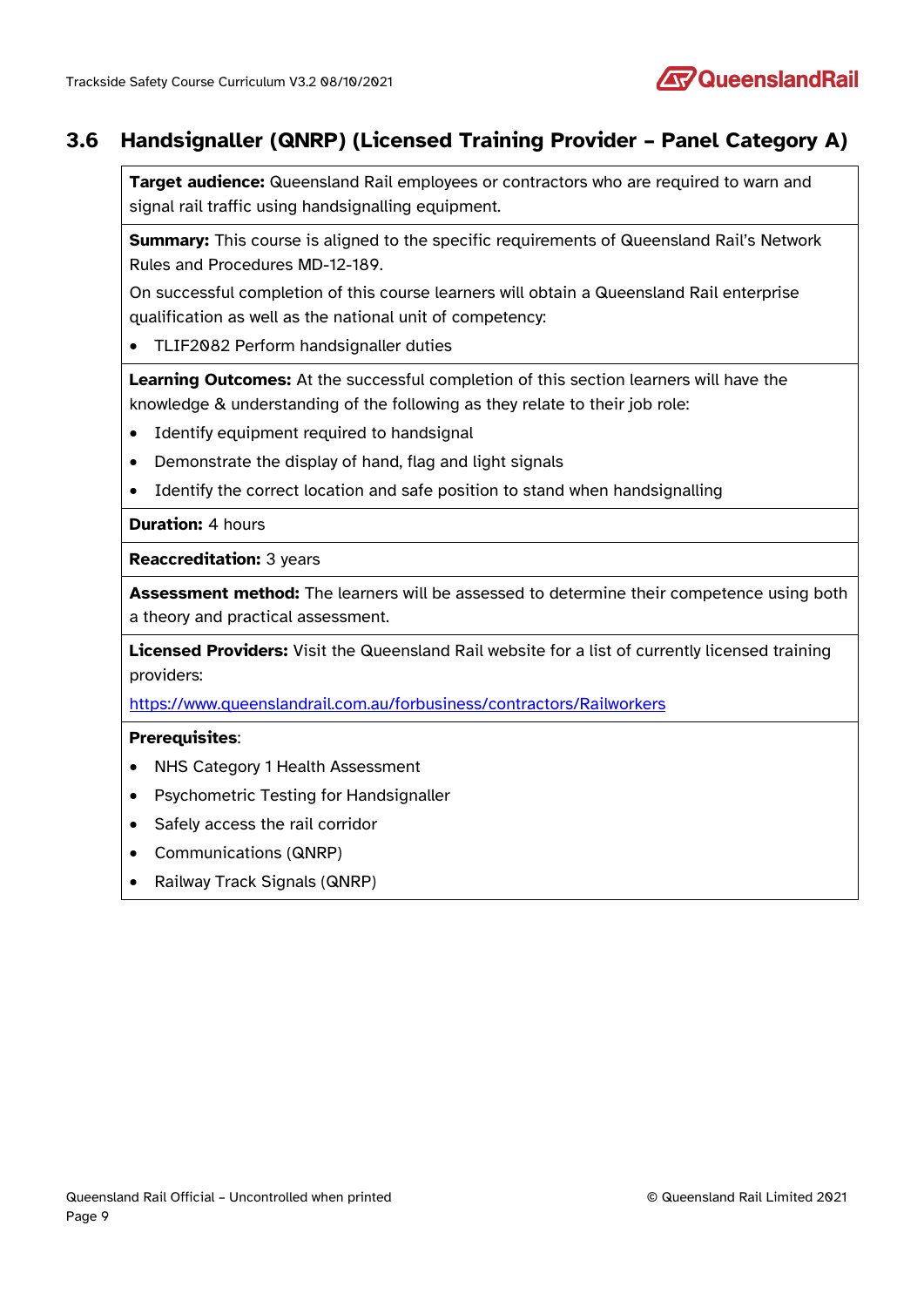

## **3.7 In-Field Protection (QNRP) (Licensed Training Provider – Panel Category A)**

**Target audience:** Queensland Rail employees or contractors who are required to place stop signs to prevent the entry of rail traffic into a worksite (except for rail traffic and/or track machines associated with the work).

**Summary:** This course is aligned to the specific requirements of Queensland Rail's Network Rules and Procedures MD-12-189.

On successful completion of this course learners will obtain a Queensland Rail enterprise qualification as well as the national unit of competency:

• TLIW2039 Place and remove permanent way stop boards

**Learning Outcomes:** At the successful completion of this section participants will have the knowledge & understanding of the following as they relate to their job role:

- Identify types of In-field Protection
- Position In-field STOP signs and STOP AHEAD signs

#### **Duration:** 6 hours

**Reaccreditation:** 3 years

**Assessment method:** The learners will be assessed to determine their competence using both a theory and practical assessment.

**Licensed Providers:** Visit the Queensland Rail website for a list of currently licensed training providers:

<https://www.queenslandrail.com.au/forbusiness/contractors/Railworkers>

- Safely access the rail corridor
- Communications (QNRP)
- Railway Track Signals (QNRP)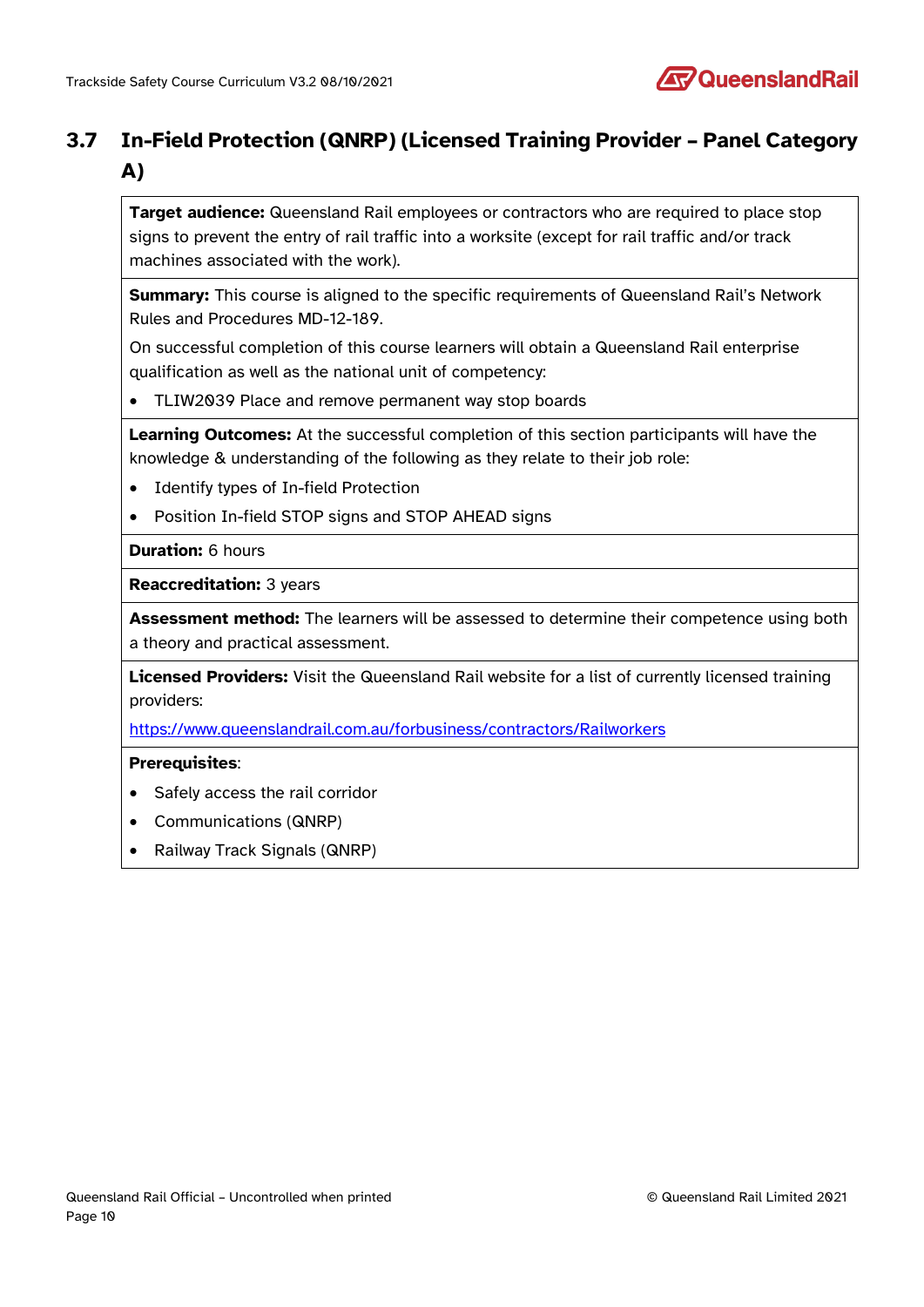

## **3.8 Clipping of Points (QNRP) (Licensed Training Provider – Panel Category A)**

**Target audience:** Queensland Rail employees or contractors who are required to clip and secure points to prevent their movement in emergencies and for the protection of workers at a worksite.

**Summary:** This course is aligned to the specific requirements of Queensland Rail's Network Rules and Procedures MD-12-189.

On successful completion of this course learners will obtain a Queensland Rail enterprise qualification as well as the national unit of competency:

• TLIW2037 Clip and secure points

**Learning Outcomes:** By the end of this module, learners will be able to:

- Secure points
- Fit a points clip
- Remove points clips

**Duration:** 3.5 hours

**Reaccreditation:** 3 years

**Assessment method:** The learners will be assessed to determine their competence using both a theory and practical assessment.

**Licensed Providers:** Visit the Queensland Rail website for a list of currently licensed training providers:

<https://www.queenslandrail.com.au/forbusiness/contractors/Railworkers>

- NHS Category 3 Health Assessment
- Psychometric Testing for Clipping of Points
- Safely Access the Rail Corridor
- Communications (QNRP)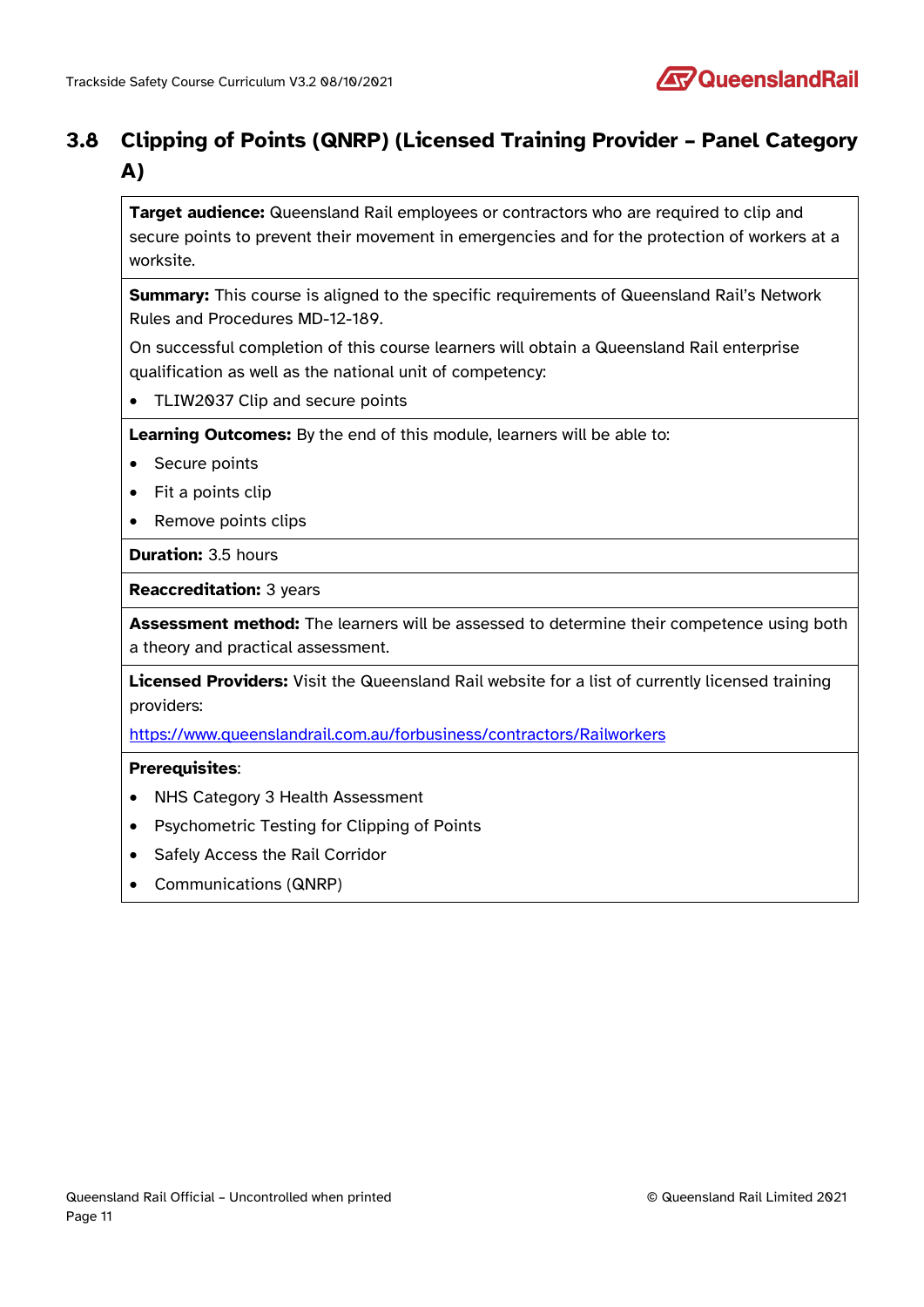

## **3.9 Temporary Speed Restrictions (QNRP) (Licensed Training Provider – Panel Category A)**

**Target audience:** Queensland Rail employees or contractors who are required to place rail track signs to indicate the rail traffic there is a temporary speed restriction in place due to an emergency, weakening of the track or maintenance.

**Summary:** This course is aligned to the specific requirements of Queensland Rail's Network Rules and Procedures MD-12-189.

On successful completion of this course learners will obtain a Queensland Rail enterprise qualification as well as the national unit of competency:

• TLIW2038 Place and remove temporary speed restriction equipment

**Learning Outcomes:** At the successful completion of this course, the learner will have the knowledge and skills to perform the following as they relate to their job role within Queensland Rail:

- Plan for safety following Queensland Network Rules and Procedures
- Identify types of Temporary Speed Restriction equipment
- Place Temporary Speed Restriction equipment
- Remove Temporary Speed Restriction equipment

**Duration:** 4 hours

**Reaccreditation:** 3 years

**Assessment method:** The learners will be assessed to determine their competence using both a theory and practical assessment.

**Licensed Providers:** Visit the Queensland Rail website for a list of currently licensed training providers:

<https://www.queenslandrail.com.au/forbusiness/contractors/Railworkers>

- NHS Category 3 Health Assessment
- Safely access the rail corridor
- Communications (QNRP)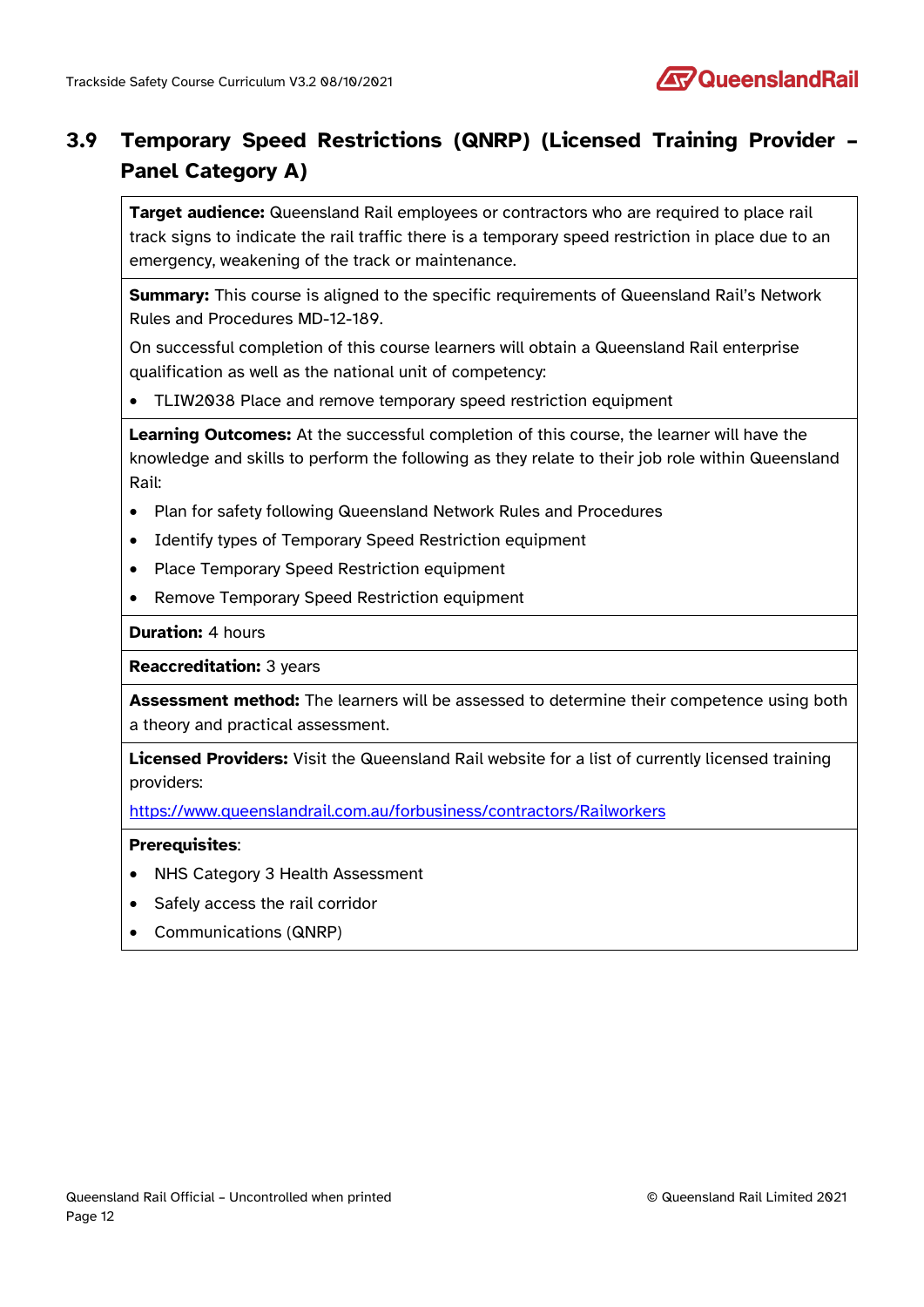

## **3.10 Rail Corridor Protection Officer (RCPO) (QNRP) (Licensed Training Provider – Panel Category A)**

**Target audience:** Any Rail Safety worker conducting the duties of a Rail Corridor Protection Officer in the course of their job role

**Summary:** This course is aligned to the specific requirements of Queensland Rail's Network Rules and Procedures MD-12-189.

On successful completion of this course learners will obtain a Queensland Rail enterprise qualification as well as the national unit of competency:

• TLIF3083 Conduct track protection assessment

**Learning Outcomes:** On successful completion of this unit learners will have the following knowledge and skills:

- Plan work in the rail corridor outside the danger zone
- Establish a worksite in the rail corridor
- Establish the best protection level required for workers and equipment for the worksite

**Duration:** 6 hours

**Mentoring:** 3 events and minimum 3 months

**Reaccreditation:** 3 years – field assessment of monitoring events maintained. If not, full retraining is required.

Utilisation: To be completed upon successful completion of theory assessment and mentoring events.

**Monitoring:** 3, 6 & 12 months for first time qualified and then annually from date of first being qualified.

**Assessment method:** The learners will be required to:

- Successfully complete a theory assessment in the classroom,
- Complete a mentoring process in the field prior to being practically assessed
- Successfully complete a practical assessment

**Licensed Providers:** Visit the Queensland Rail website for a list of currently licensed training providers:

<https://www.queenslandrail.com.au/forbusiness/contractors/Railworkers>

- NHS Category 3 Health Assessment
- Safely access the rail corridor
- Communications QNRP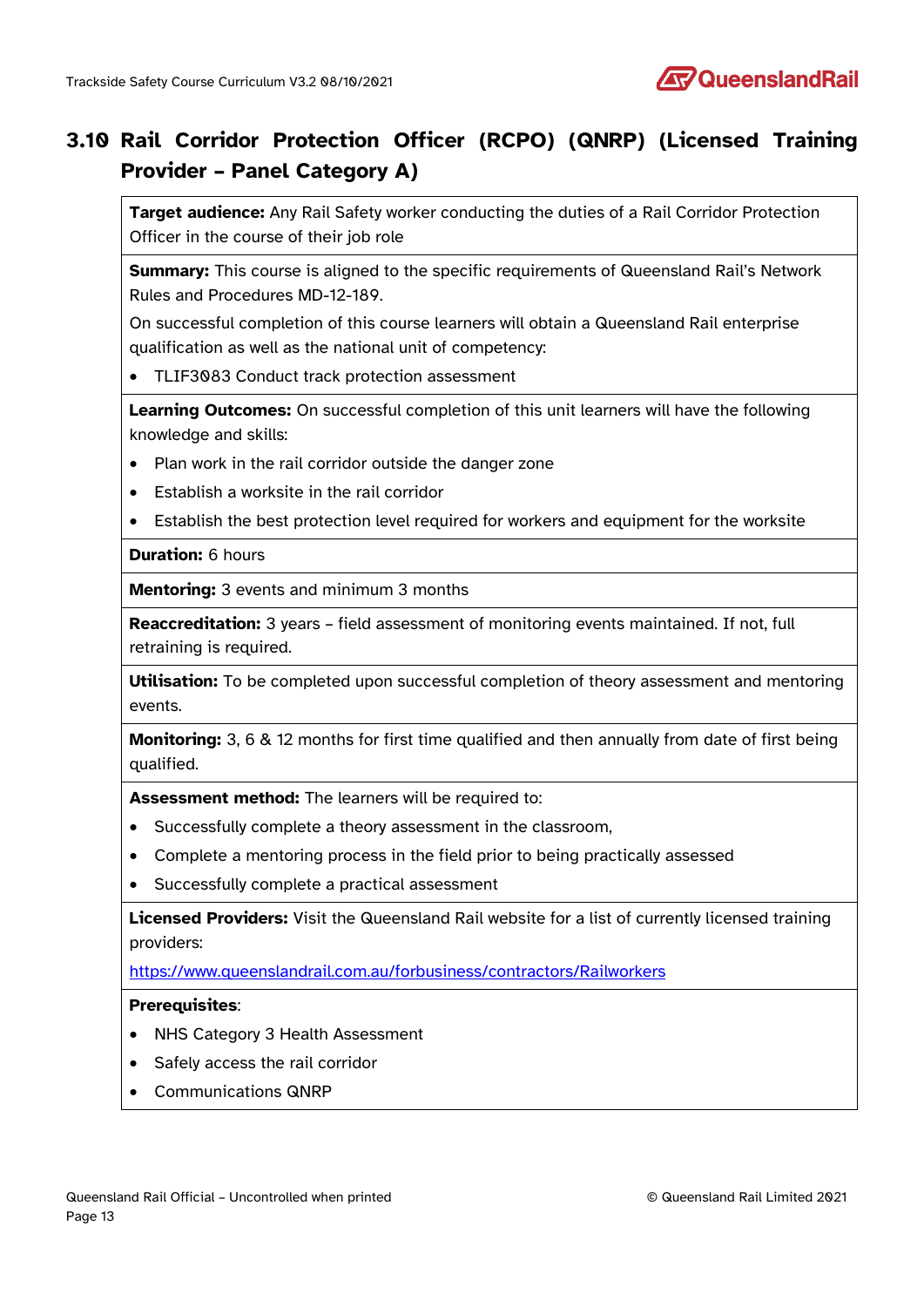

## **3.14 Key Switching Signals (QNRP) (Licensed Training Provider – Panel Category A)**

**Target audience:** Queensland Rail employees or contractors who are required to secure a signal at stop or disable a signal route in the field by operating the switching device.

**Summary:** This course is aligned to the specific requirements of Queensland Rail's Network Rules and Procedures MD-12-189.

On successful completion of this course learners will obtain a Queensland Rail enterprise qualification.

**Learning Outcomes:** On successful completion of this unit learners will have the following knowledge and skills:

- How to identify the Switch and Signal
- Procedure to follow when key switching a signal

**Duration:** 1.5 hours

**Reaccreditation:** 3 years

**Assessment method:** The learners will be required to:

• Successfully complete a theory assessment in the classroom

**Licensed Providers:** Visit the Queensland Rail website for a list of currently licensed training providers:

<https://www.queenslandrail.com.au/forbusiness/contractors/Railworkers>

- In-field Protection
- Safely access the rail corridor
- **Communications**
- Railway track signals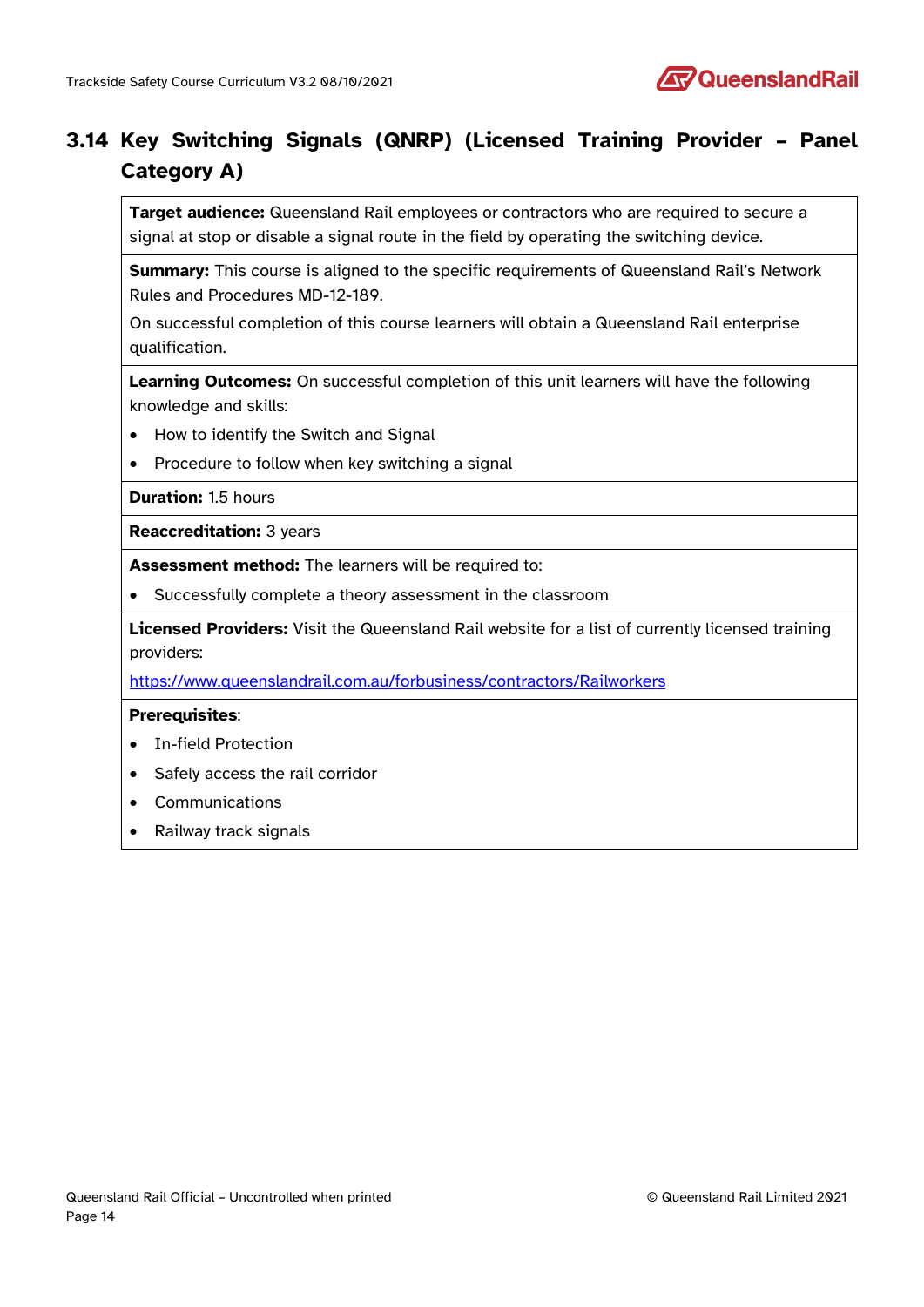

## **3.15 Working in the Electrified Territory (Licensed Training Provider – Panel Categories A & B)**

**Target audience:** Queensland Rail employees or contractors who are required to perform work in Queensland Rail's network that is electrified to provide for rail traffic traction power.

**Summary:** The purpose of this course is to provide learners with knowledge of the electric traction system and how to work safely in the electrified territory to prevent injuries. This course will provide Queensland Rail staff and contractors with a general knowledge of the traction system and of electrical related risks and hazards that they may be exposed to during the course of their duties.

On successful completion of this course learners will obtain a Queensland Rail enterprise qualification.

**Learning Outcomes:** On successful completion of this unit learners will have the following knowledge and skills:

- Describe how the Electrical Traction System operates
- Identify common electrical and safety terminology
- Outline legislative obligations and requirements for working in the electrified territory and around the Overhead Line Equipment
- Identify emergency situations and describe the process to be followed

**Duration:** 4 hours

**Reaccreditation:** 3 years

**Assessment method:** The learners will be required to:

• Successfully complete a theory assessment in the classroom

**Licensed Providers:** Visit the Queensland Rail website for a list of currently licensed training providers:

<https://www.queenslandrail.com.au/forbusiness/contractors/Railworkers>

#### **Prerequisites**:

Safely access the rail corridor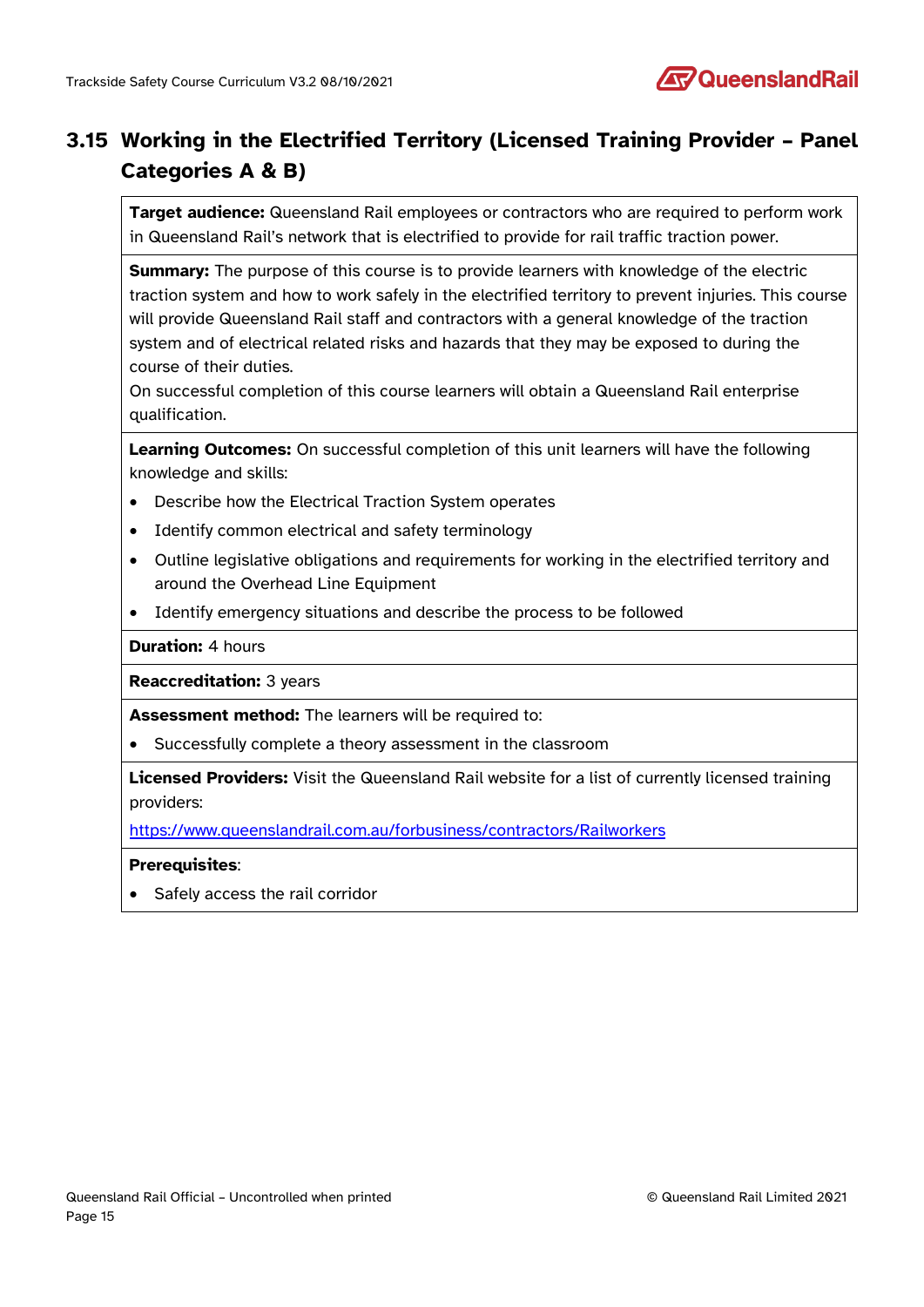

## **3.16 Protection Officer (QNRP) (Licensed Training Provider – Panel Category A)**

**Target audience**: Queensland Rail employees or contractors who have been employed as Protection Officers, or who are required to perform the task of Protection Officer.

**Summary:** This course is aligned to the specific requirements of Queensland Rail's Network Rules and Procedures MD-12-189.

Protection Officer Queensland Network Rules & Procedures (QNRP)

• The training addresses safeworking and task requirements for the roles and responsibilities of workers who are required to assess, plan and implement trackside safety protection for themselves, or workgroups as defined by Queensland Network Rules and Procedures (QNRP).

On successful completion of this course learners will obtain a Queensland Rail enterprise qualification as well as the national units of competency:

- TLIL3082 Implement absolute signal blocking
- TLIE0002 Process workplace documentation
- TLIE2029 Conduct workplace information briefings
- TLIF3083 Conduct track protection assessment
- TLIG1001 Work effectively with others
- TLIE1005 Carry out basic workplace calculations
- TLIW0007 Operate under track protection rules

**Learning Outcomes:** At the successful completion of this unit/s learners will have the following knowledge and skills:

- Describe the role and responsibilities of a Protection Officer (PO)
- Use the Rules and Procedures to obtain relevant information for PO activity
- Identify key considerations in their area of operation (Walking in the danger zone)
- Describe the methods and types of protection relevant to given situations
- Undertake the requirements for planning for protection
- Undertake the requirements for implementing and managing protection

**Duration:** 9.5 days

**Mentoring:** 8 events and minimum 3 months

**Reaccreditation:** 3 years – field assessment of monitoring events maintained. If not full retraining is required.

**Utilisation:** To be completed upon successful completion of theory assessment and mentoring events.

**Monitoring:** 3, 6 & 12 months for first time qualified and then annually from date of first being qualified.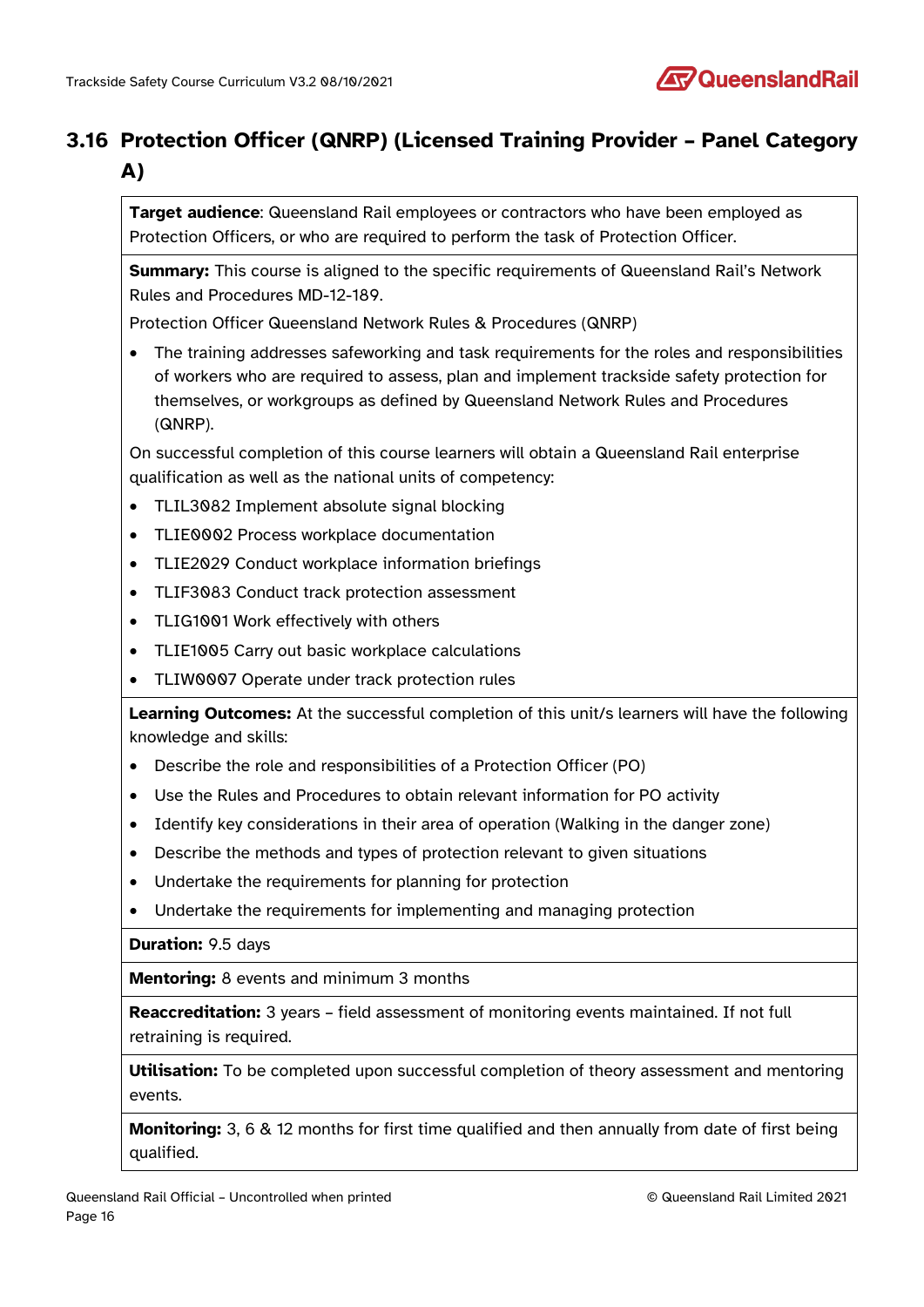

#### **Assessment method:**

The learners will be required to:

- Successfully complete 6 theory assessments in the classroom
- Complete a mentoring process in the field prior to being practically assessed
- Successfully complete a practical assessment

**Licensed Providers:** Visit the Queensland Rail website for a list of currently licensed training providers:

<https://www.queenslandrail.com.au/forbusiness/contractors/Railworkers>

- NHS Category 3 Health Assessment
- Psychometric Testing for Protection Officer
- Safely access the rail corridor
- Communications (QNRP)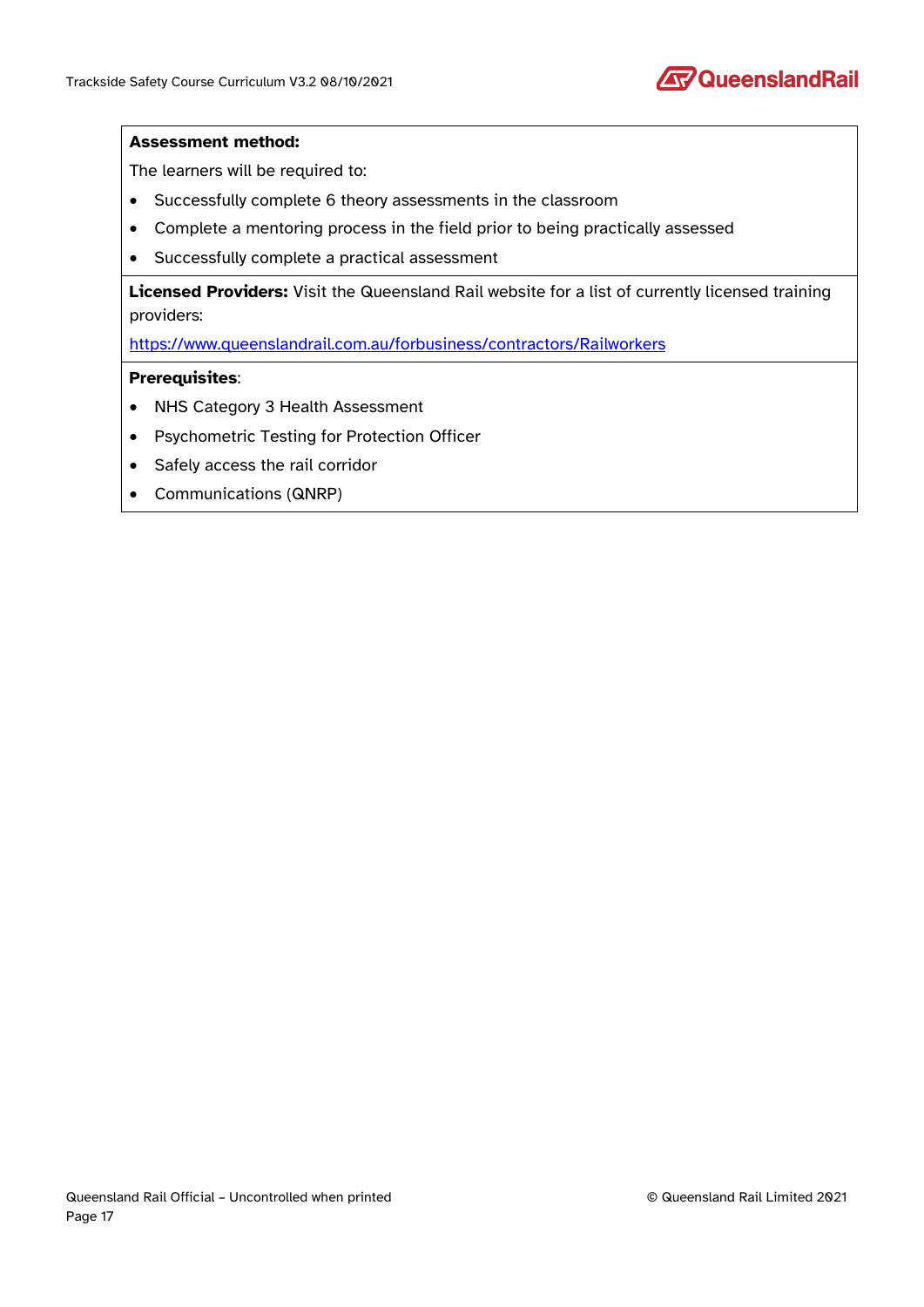

## **3.17 Managing Multiple Worksites (QNRP) (Licensed Training Provider – Panel Category A)**

**Target audience:** Qualified Protection Officers who are required to perform the task of Managing Multiple Worksites and Workgroups.

**Summary:** This course is aligned to the specific requirements of Queensland Rail's Network Rules and Procedures MD-12-189.

This course is designed to provide learners with the knowledge and skills required to plan and coordinate worksite protection for multiple worksites within the limits of a Protection Method. It is an elective for Protection Officers who will be performing this task as part of their role.

On successful completion of this course learners will obtain a Queensland Rail enterprise qualification as well as the national unit of competency:

• TLIL4069 - Plan and coordinate protection for multiple worksites within limits of a work on track authority

**Learning Outcomes:** At the successful completion of this unit learners will have the following knowledge and skills:

- Identify protection requirements for multiple worksites
- Compile and maintain Multiple Workgroups Register MD-14-168 form
- Compile and maintain a Worksite Permit SW07 form
- Establish protection requirements for multiple worksites
- Ensure workgroups safely enter and exit the worksite
- Handover worksite protection

#### **Duration:** 1 day

**Mentoring:** 4 events and minimum 3 months

**Reaccreditation:** 3 years – field assessment of monitoring events maintained. If not, full retraining is required.

**Utilisation:** To be completed upon successful completion of theory assessment and mentoring events.

**Monitoring:** 3, 6 & 12 months for first time qualified and then annually from date of first being qualified.

**Assessment method:** The learners will be required to:

- Successfully complete a theory assessment in the classroom,
- Complete a mentoring process in the field prior to being practically assessed
- Successfully complete a practical assessment

**Licensed Providers:** Visit the Queensland Rail website for a list of currently licensed training providers:

<https://www.queenslandrail.com.au/forbusiness/contractors/Railworkers>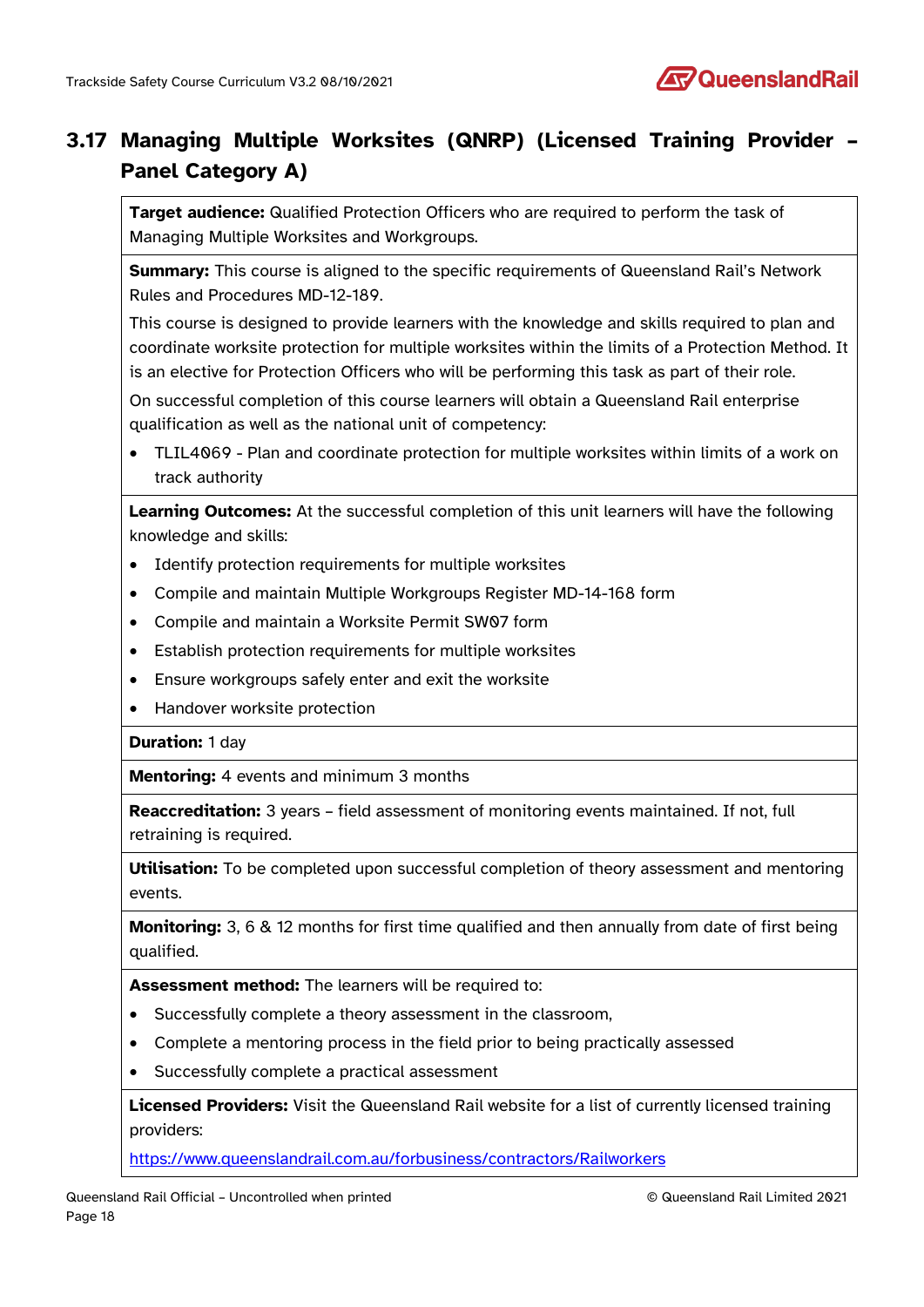

- NHS Category 3 Health Assessment
- Psychometric Testing for Protection Officer
- Protection Officer
- In-field Protection
- Clipping of Points
- Railway Track Signals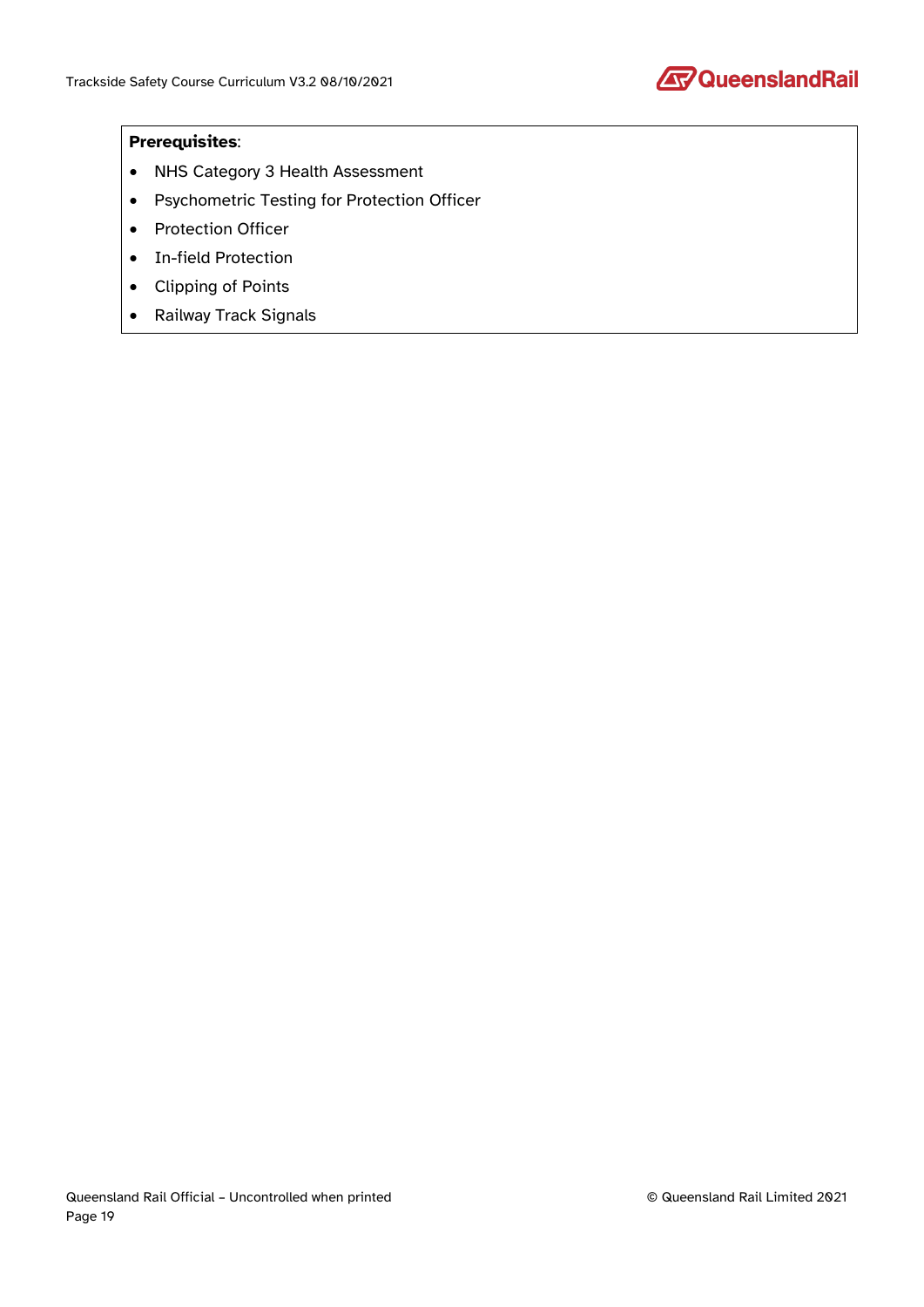

## **3.18 Managing Rail Traffic (QNRP) (Licensed Training Provider – Panel Category A)**

**Target audience:** Qualified Protection Officers who are required to perform the task of Managing Rail Traffic Movements within a Track Authority.

**Summary:** This course is aligned to the specific requirements of Queensland Rail's Network Rules and Procedures MD-12-189.

This course is designed to provide learners with the knowledge and skills required to pilot rail traffic within Track Authority limits. It is an elective course for Protection Officers who will be performing this task as part of their role.

On successful completion of this course learners will obtain a Queensland Rail enterprise qualification as well as the national unit of competency:

• TLIC2081 Pilot rail traffic within work on track authority limits

**Learning Outcomes:** At the successful completion of this unit learners will have the following knowledge and skills:

- Explain and demonstrate the process for rail traffic entering the Track Authority
- Explain and demonstrate the process for rail traffic required to be stabled within the limits of a Protection Method
- Explain and demonstrate the process for rail traffic moving within the Track Authority
- Explain and demonstrate the process for rail traffic departing the Track Authority

**Duration:** 4 hours

**Mentoring:** 4 events and minimum 3 months

**Reaccreditation:** 3 years – field assessment of monitoring events maintained. If not full retraining is required.

**Utilisation:** To be completed upon successful completion of theory assessment and mentoring events.

**Monitoring:** 3, 6 & 12 months for first time qualified and then annually from date of first being qualified.

**Assessment method:** The learners will be required to:

- Successfully complete a theory assessment in the classroom,
- Complete a mentoring process in the field prior to being practically assessed
- Successfully complete a practical assessment

**Licensed Providers:** Visit the Queensland Rail website for a list of currently licensed training providers:

<https://www.queenslandrail.com.au/forbusiness/contractors/Railworkers>

#### **Prerequisites**:

• NHS Category 3 Health Assessment